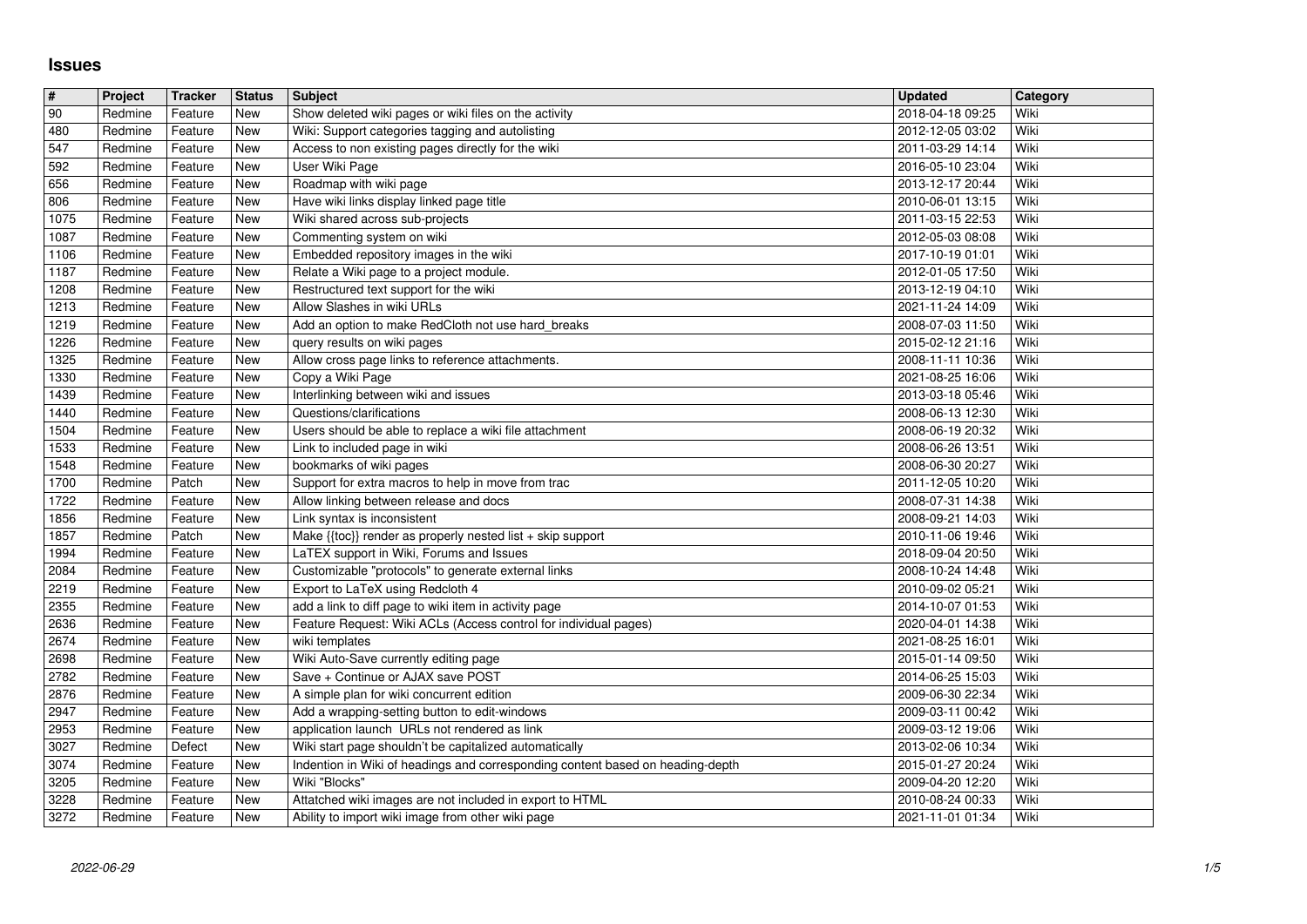| $\sqrt{t}$    | Project            | Tracker            | <b>Status</b>     | <b>Subject</b>                                                                                                                  | Updated                              | Category     |
|---------------|--------------------|--------------------|-------------------|---------------------------------------------------------------------------------------------------------------------------------|--------------------------------------|--------------|
| 3274<br>3547  | Redmine<br>Redmine | Patch<br>Feature   | New<br><b>New</b> | Wiki Page Categories<br>Wiki include macro: add ability to include single section                                               | 2010-10-25 17:02<br>2019-02-12 11:06 | Wiki<br>Wiki |
| 3684<br>3749  | Redmine<br>Redmine | Feature<br>Patch   | <b>New</b><br>New | Cucumber features in wiki<br>Wiki. TOC. The standardised anchors and admissible "fragment" part of URI.                         | 2009-07-31 09:11<br>2009-08-18 01:10 | Wiki<br>Wiki |
| 3765          | Redmine            | Feature            | <b>New</b>        | Creating article in Wiki                                                                                                        | 2010-12-11 21:33                     | Wiki         |
| 3806<br>3879  | Redmine<br>Redmine | Patch<br>Feature   | New<br>New        | Template engine<br>"What Links Here" in right hand column                                                                       | 2018-01-16 17:13<br>2015-04-07 18:17 | Wiki<br>Wiki |
| 3933          | Redmine            | Feature            | New               | Add docbook export to wiki                                                                                                      | 2013-10-05 16:02                     | Wiki         |
| 4032<br>4062  | Redmine<br>Redmine | Feature<br>Feature | New<br>New        | Wiki attachment history<br>Wiki: Feature request: Auto-replace text with another user-defined                                   | 2009-10-15 09:42<br>2012-07-06 21:02 | Wiki<br>Wiki |
| 4258          | Redmine            | Feature            | New               | Improve tab order in wikis                                                                                                      | 2009-11-20 20:01                     | Wiki         |
| 4301<br>4372  | Redmine<br>Redmine | Feature<br>Feature | <b>New</b><br>New | position Wiki Toc in sidebar<br>Wiki include macro: Include specific revision                                                   | 2011-08-02 06:59<br>2015-10-23 15:20 | Wiki<br>Wiki |
| 4544          | Redmine            | Defect             | New               | Wiki exported HTML has different CSS formatting to the original                                                                 | 2016-03-31 12:03                     | Wiki         |
| 4717<br>4987  | Redmine<br>Redmine | Feature<br>Feature | New<br>New        | Make wiki tab link use the actual link that contains the page name.<br>Convert internal URLs to canonic wiki links              | 2010-02-02 15:21<br>2010-03-04 23:15 | Wiki<br>Wiki |
| 5029          | Redmine            | Feature            | New               | Add discussion thread for each wiki page                                                                                        | 2010-03-10 09:57                     | Wiki         |
| 5103<br>5402  | Redmine<br>Redmine | Feature<br>Feature | New<br>New        | status "out of date" for wiki pages<br>Wiki diff: line by line instead of word by word                                          | 2010-03-17 16:55<br>2011-01-05 23:58 | Wiki<br>Wiki |
| 6188          | Redmine            | Feature            | New               | Ability to link Wiki page specific version                                                                                      | 2012-06-29 14:51                     | Wiki         |
| 6330<br>6401  | Redmine<br>Redmine | Patch<br>Feature   | New<br>New        | Hyperlinks with "%" or "!" at the end<br>Make Wiki Redirects editable                                                           | 2010-10-05 15:04<br>2020-11-09 16:35 | Wiki<br>Wiki |
| 6845          | Redmine            | Feature            | New               | Add a real title field for wiki pages                                                                                           | 2011-12-08 12:08                     | Wiki         |
| 6989<br>7066  | Redmine<br>Redmine | Feature<br>Feature | New<br><b>New</b> | Wiki template for version wiki pages<br>Develop wiki save and continue feature                                                  | 2010-11-26 17:21<br>2011-01-17 20:49 | Wiki<br>Wiki |
| 7200          | Redmine            | Feature            | New               | Current Page Inheritance in Sidebar                                                                                             | 2010-12-29 20:12                     | Wiki         |
| 7536<br>7749  | Redmine<br>Redmine | Feature<br>Feature | New<br>New        | Automatic routing to another project's WIKI (Global WIKI)<br>Set the order of sub wiki pages manully on "index by title"        | 2011-02-04 00:18<br>2011-03-01 18:35 | Wiki<br>Wiki |
| 7971          | Redmine            | Feature            | New               | Syntax to create a link that opens a new windows                                                                                | 2011-03-23 20:40                     | Wiki         |
| 8463<br>8866  | Redmine<br>Redmine | Feature<br>Defect  | <b>New</b><br>New | View Wiki source<br>BugTraq references in commit message breaks revision references                                             | 2011-05-30 10:55<br>2011-07-20 20:10 | Wiki<br>Wiki |
| 8928          | Redmine            | Feature            | New               | Use autocomplete in the wiki rename page to change parent page                                                                  | 2011-07-30 10:51                     | Wiki         |
| 9091<br>9096  | Redmine<br>Redmine | Defect<br>Patch    | New<br>New        | CSS bug: fixed .header height cuts long breadcrumbs making them unusable<br>Fix redirection to non-latin wiki pages after logon | 2011-08-19 14:22<br>2011-08-24 18:25 | Wiki<br>Wiki |
| 9114          | Redmine            | Feature            | <b>New</b>        | List incoming links in wiki-pages                                                                                               | 2011-12-07 16:44                     | Wiki         |
| 9115<br>9266  | Redmine<br>Redmine | Feature<br>Defect  | New<br>New        | special lists of wiki-pages<br>comments field in wiki_content table does not be updated and displayed correctly                 | 2011-08-24 11:43<br>2012-05-03 08:02 | Wiki<br>Wiki |
| 9315<br>9482  | Redmine<br>Redmine | Feature<br>Feature | New<br>New        | Wiki Page as MS OneNote<br>Wiki - minor change without notification                                                             | 2011-09-24 16:56                     | Wiki<br>Wiki |
| 9601          | Redmine            | Feature            | <b>New</b>        | Multi language wiki                                                                                                             | 2012-03-08 16:48<br>2020-06-21 18:21 | Wiki         |
| 9733<br>10035 | Redmine<br>Redmine | Feature<br>Feature | New<br>New        | WIKI macro to insert database query result as wiki table<br>Include sub-projects in the breadcrumb                              | 2011-12-13 10:47<br>2012-01-20 14:18 | Wiki<br>Wiki |
| 10406         | Redmine            | Feature            | New               | Wiki tree bulk edit                                                                                                             | 2012-03-08 17:35                     | Wiki         |
|               |                    |                    |                   |                                                                                                                                 |                                      |              |
|               |                    |                    |                   |                                                                                                                                 |                                      |              |
|               |                    |                    |                   |                                                                                                                                 |                                      |              |
|               |                    |                    |                   |                                                                                                                                 |                                      |              |
|               |                    |                    |                   |                                                                                                                                 |                                      |              |
|               |                    |                    |                   |                                                                                                                                 |                                      |              |
|               |                    |                    |                   |                                                                                                                                 |                                      |              |
|               |                    |                    |                   |                                                                                                                                 |                                      |              |
|               |                    |                    |                   |                                                                                                                                 |                                      |              |
|               |                    |                    |                   |                                                                                                                                 |                                      |              |
|               |                    |                    |                   |                                                                                                                                 |                                      |              |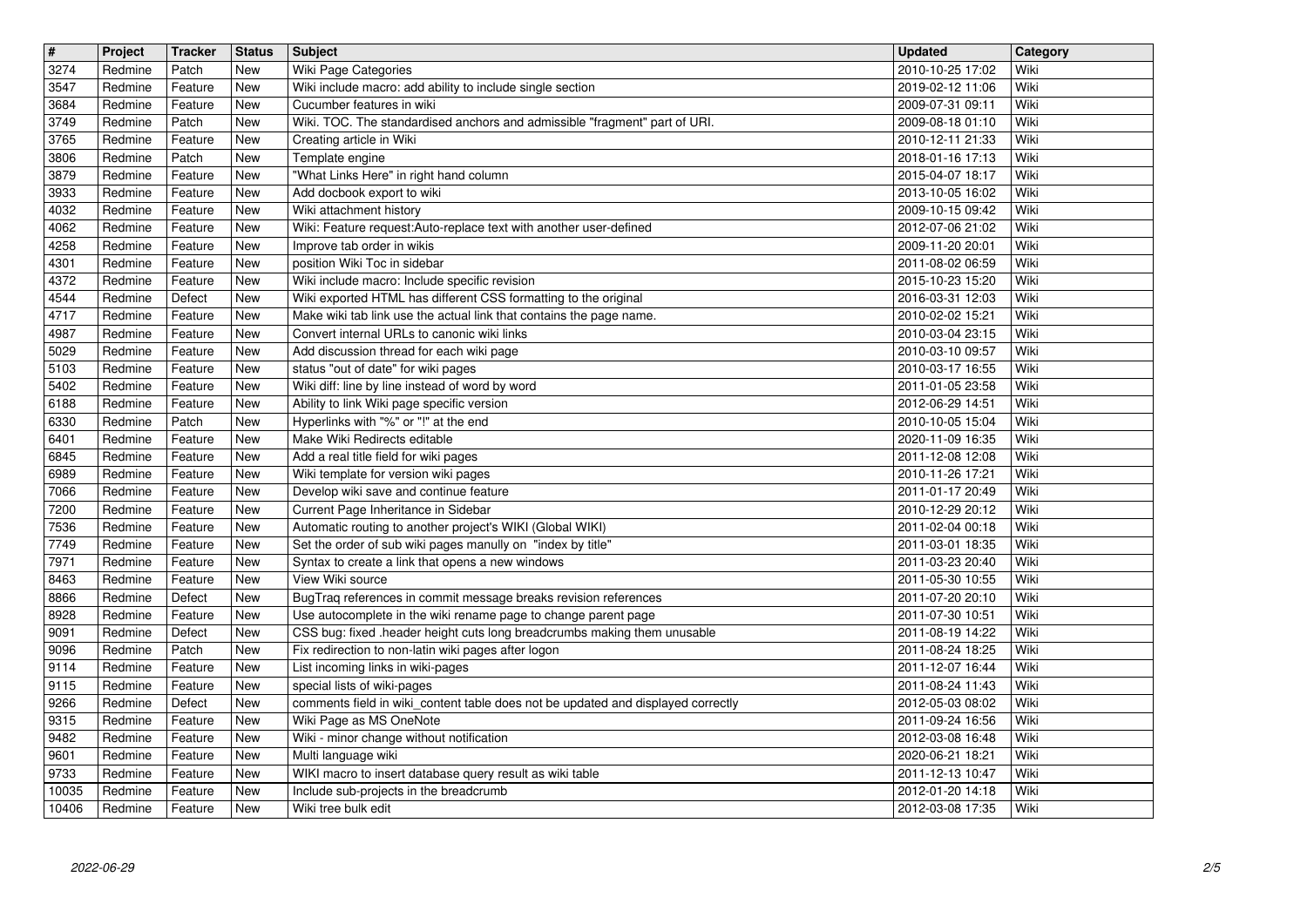| $\overline{\mathbf{H}}$ | Project            | <b>Tracker</b>     | <b>Status</b>            | <b>Subject</b>                                                                                                                                                 | <b>Updated</b><br>2012-03-08 17:11   | Category     |
|-------------------------|--------------------|--------------------|--------------------------|----------------------------------------------------------------------------------------------------------------------------------------------------------------|--------------------------------------|--------------|
| 10407<br>10568          | Redmine<br>Redmine | Feature<br>Feature | New<br>New               | Wiki page has a tree weight<br>Real-Time Collaborative Editor Wiki                                                                                             | 2015-07-14 05:17                     | Wiki<br>Wiki |
| 10673<br>10729          | Redmine<br>Redmine | Defect<br>Feature  | <b>New</b><br><b>New</b> | Dot and comma in wiki pagename<br>Embedded wiki pages should have their headings editable from the embedding page                                              | 2021-08-28 11:57<br>2012-05-03 11:37 | Wiki<br>Wiki |
| 11344                   | Redmine            | Feature            | New                      | Alternate names for Index by title/date                                                                                                                        | 2017-01-10 03:42                     | Wiki         |
| 11351<br>11519          | Redmine<br>Redmine | Feature<br>Feature | New<br><b>New</b>        | Extract code snippets from a project's VCS directly into the wiki<br>Ability to edit wiki comments after entry saved                                           | 2012-07-09 13:11<br>2019-05-01 01:01 | Wiki<br>Wiki |
| 11697                   | Redmine            | Defect             | New                      | Problem with Wiki export to PDF / HTML / TXT - 'include' does not includes                                                                                     | 2018-06-07 16:20                     | Wiki         |
| 11813<br>11978          | Redmine<br>Redmine | Defect<br>Feature  | <b>New</b><br><b>New</b> | Export as PDF has another output than Export as HTML<br>Wiki pages for groups or wiki pages section with separate ACL                                          | 2012-09-11 15:20<br>2012-09-28 03:03 | Wiki<br>Wiki |
| 12051                   | Redmine            | Feature            | <b>New</b>               | Wiki variables                                                                                                                                                 | 2012-10-12 23:13                     | Wiki         |
| 12616<br>12875          | Redmine<br>Redmine | Defect<br>Feature  | <b>New</b><br><b>New</b> | Macros in sidebar do not show correct information.<br>Wiki links to Overview/Activity/Roadmap/Issues/Documents/Files/News/Forums/etc of a particular project   | 2012-12-17 16:04<br>2013-01-20 21:34 | Wiki<br>Wiki |
| 13294                   | Redmine            | Feature            | New                      | More powerful includes                                                                                                                                         | 2013-02-26 13:37                     | Wiki         |
| 13369<br>13430          | Redmine<br>Redmine | Feature<br>Defect  | <b>New</b><br><b>New</b> | Hidden wiki text that can be view-ed with adequate rights<br>:export does not force export on .xml file                                                        | 2013-03-10 14:19<br>2021-06-29 07:14 | Wiki<br>Wiki |
| 13559                   | Redmine            | Defect             | New                      | {{toc}} remains when exporting wiki page to text                                                                                                               | 2016-01-20 13:25                     | Wiki         |
| 13615<br>13665          | Redmine<br>Redmine | Feature<br>Patch   | <b>New</b><br>New        | Back (or HEAD) link in Wiki history page.<br>atom available on wiki page footer                                                                                | 2013-03-27 21:02<br>2018-08-27 14:39 | Wiki<br>Wiki |
| 14115                   | Redmine            | Feature            | New                      | Wiki enhancements: parent page and ajax                                                                                                                        | 2014-04-24 14:19                     | Wiki         |
| 15826<br>15885          | Redmine<br>Redmine | Defect<br>Defect   | New<br><b>New</b>        | Unable to edit some Wiki pages<br>Redirection of a wikipage with a %-sign seems to be broken                                                                   | 2014-01-08 20:15<br>2014-02-21 13:22 | Wiki<br>Wiki |
| 15911                   | Redmine            | Feature            | New                      | Back to top in Wiki                                                                                                                                            | 2014-01-20 16:17                     | Wiki         |
| 15982<br>16036          | Redmine<br>Redmine | Patch<br>Defect    | <b>New</b><br><b>New</b> | Inconsitent wiki history functionaility<br>wiki edit pencil links are sometimes missing, throwing off the other pencil edit links                              | 2014-02-07 10:31<br>2017-06-08 22:19 | Wiki<br>Wiki |
| 16252                   | Redmine            | Feature            | <b>New</b>               | Private wiki                                                                                                                                                   | 2018-03-31 08:40                     | Wiki         |
| 16323<br>16324          | Redmine<br>Redmine | Feature<br>Feature | <b>New</b><br>New        | Wiki Page Export as md file.<br>Wiki export as docx file.                                                                                                      | 2014-03-12 07:53<br>2016-05-31 10:53 | Wiki<br>Wiki |
| 16469                   | Redmine            | Feature            | <b>New</b>               | Make Diff possible for all revisions                                                                                                                           | 2014-03-31 09:19                     | Wiki         |
| 16729<br>16996          | Redmine<br>Redmine | Feature<br>Feature | <b>New</b><br><b>New</b> | properties of issue dynamically available in wiki<br>Reciprocal links (or, "Related wiki pages")                                                               | 2014-05-01 10:31<br>2020-07-15 17:03 | Wiki<br>Wiki |
| 17072                   | Redmine            | Feature            | <b>New</b>               | Integration redmine wiki with yUML syntax                                                                                                                      | 2014-06-04 18:44                     | Wiki         |
| 17093<br>17238          | Redmine<br>Redmine | Feature<br>Feature | <b>New</b><br>New        | Roll Based Wiki Permissions<br>Searching parsed wiki content - Cache option for Wiki pages                                                                     | 2014-07-03 06:23<br>2014-09-26 11:25 | Wiki<br>Wiki |
| 17511                   | Redmine            | Defect             | New                      | Wiki URL 404 when using markdown                                                                                                                               | 2014-08-24 00:04                     | Wiki         |
| 17776<br>17797          | Redmine<br>Redmine | Feature<br>Feature | <b>New</b><br>New        | Add an option for the wiki start page to be "index by title"<br>If no wiki pages have been created, wiki tab should return something more informative than 404 | 2016-10-27 16:40<br>2014-10-03 14:16 | Wiki<br>Wiki |
| 17894                   | Redmine            | Feature            | New<br>New               | Collapse macro parameter to uncollapse by default                                                                                                              | 2014-09-17 11:03                     | Wiki<br>Wiki |
| 18042<br>18243          | Redmine<br>Redmine | Feature<br>Feature | <b>New</b>               | Link to a specific repository in another project<br>Display list of page attachments in edit mode                                                              | 2014-10-07 13:17<br>2014-10-30 16:12 | Wiki         |
| 18257<br>18295          | Redmine<br>Redmine | Feature<br>Feature | New<br>New               | Allow wiki macros to define the markup used for their documentation<br>Soft delete of wiki pages                                                               | 2014-11-14 03:49<br>2018-11-12 13:41 | Wiki<br>Wiki |
| 18656                   | Redmine            | Feature            | New                      | Markdown links priority                                                                                                                                        | 2014-12-16 15:20                     | Wiki         |
|                         |                    |                    |                          |                                                                                                                                                                |                                      |              |
|                         |                    |                    |                          |                                                                                                                                                                |                                      |              |
|                         |                    |                    |                          |                                                                                                                                                                |                                      |              |
|                         |                    |                    |                          |                                                                                                                                                                |                                      |              |
|                         |                    |                    |                          |                                                                                                                                                                |                                      |              |
|                         |                    |                    |                          |                                                                                                                                                                |                                      |              |
|                         |                    |                    |                          |                                                                                                                                                                |                                      |              |
|                         |                    |                    |                          |                                                                                                                                                                |                                      |              |
|                         |                    |                    |                          |                                                                                                                                                                |                                      |              |
|                         |                    |                    |                          |                                                                                                                                                                |                                      |              |
|                         |                    |                    |                          |                                                                                                                                                                |                                      |              |
|                         |                    |                    |                          |                                                                                                                                                                |                                      |              |
|                         |                    |                    |                          |                                                                                                                                                                |                                      |              |
|                         |                    |                    |                          |                                                                                                                                                                |                                      |              |
|                         |                    |                    |                          |                                                                                                                                                                |                                      |              |
|                         |                    |                    |                          |                                                                                                                                                                |                                      |              |
|                         |                    |                    |                          |                                                                                                                                                                |                                      |              |
|                         |                    |                    |                          |                                                                                                                                                                |                                      |              |
|                         |                    |                    |                          |                                                                                                                                                                |                                      |              |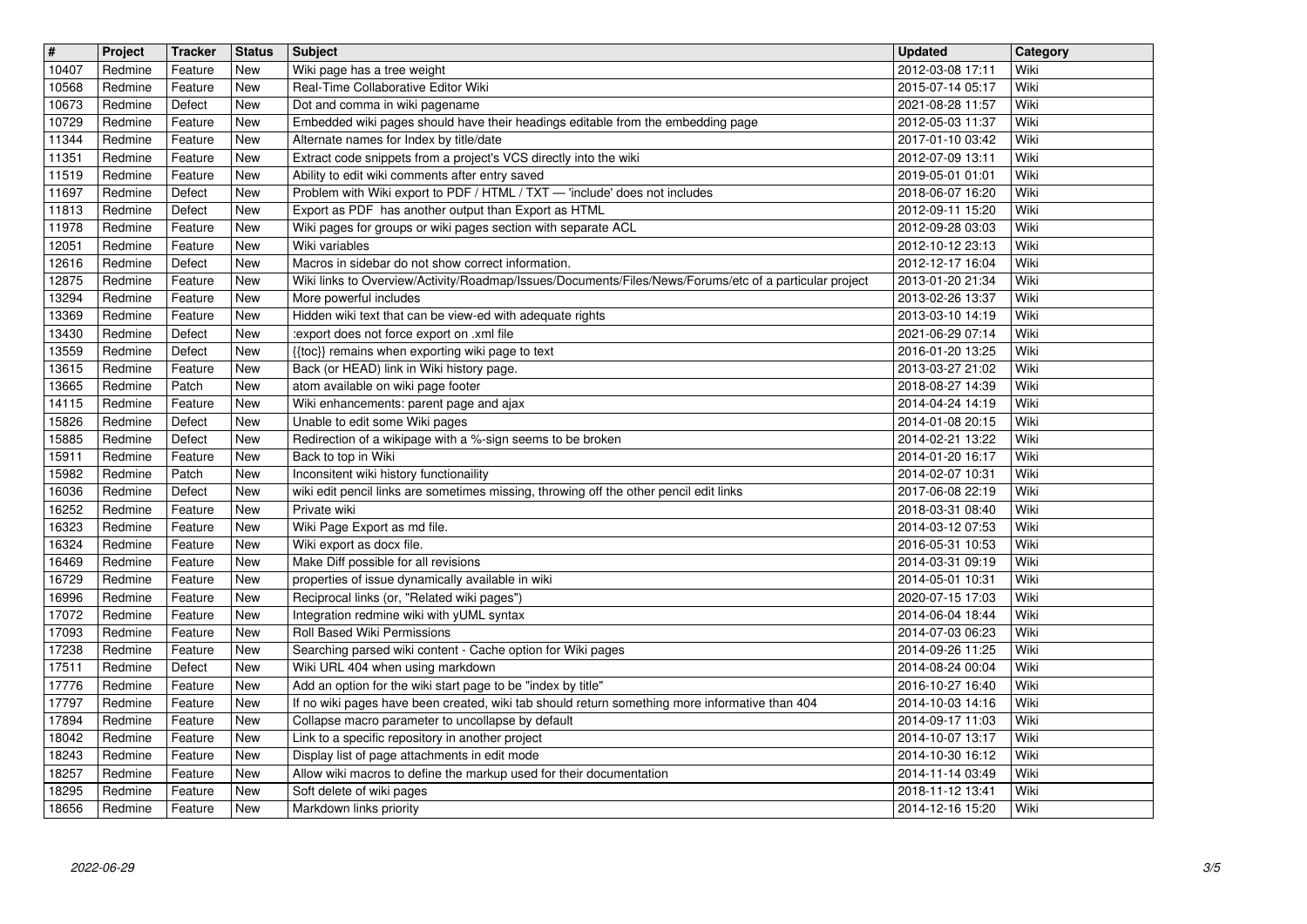| $\sqrt{t}$     | Project            | Tracker            | <b>Status</b>     | <b>Subject</b>                                                                                                                              | <b>Updated</b>                       | Category                                       |
|----------------|--------------------|--------------------|-------------------|---------------------------------------------------------------------------------------------------------------------------------------------|--------------------------------------|------------------------------------------------|
| 18669<br>18825 | Redmine<br>Redmine | Feature<br>Defect  | New<br>New        | Ability to remove Wiki (page) history<br>WikiPage object miss included pages attachments                                                    | 2020-04-01 06:49<br>2015-01-13 14:39 | Wiki<br>Wiki                                   |
| 19826          | Redmine            | Feature            | New               | Add calendar in wiki pages                                                                                                                  | 2015-05-13 15:04                     | Wiki                                           |
| 20126          | Redmine            | Feature            | New               | Index by date: Show the current a revision number and add a link to show the diff                                                           | 2015-06-18 15:22                     | Wiki                                           |
| 20356<br>20426 | Redmine<br>Redmine | Defect<br>Feature  | New<br>New        | Wiki gets destroyed after rename<br>Access to User Account Data from wiki to generate automatic lists in wiki by macro "TaggedUserAccounts" | 2015-09-07 08:23<br>2015-08-27 10:14 | Wiki<br>Wiki                                   |
| 20435          | Redmine            | Feature            | New               | Search wiki in specific languages                                                                                                           | 2015-07-30 01:26                     | Wiki                                           |
| 20440<br>21479 | Redmine<br>Redmine | Defect<br>Defect   | New<br>New        | Colon character on Wiki pages title doesn't work<br>Including a wiki page from another project does not resolve that page's links properly  | 2018-03-07 07:15<br>2015-12-10 21:25 | Wiki<br>Wiki                                   |
| 21957          | Redmine            | Feature            | New               | Option ignore whitespace in Wiki diff                                                                                                       | 2016-02-05 05:05                     | Wiki                                           |
| 21969          | Redmine            | Feature            | New               | Add a wiki action to list (lost/hidden) pages which are not referenced in the parent page                                                   | 2016-09-10 21:11                     | Wiki                                           |
| 22923<br>22958 | Redmine<br>Redmine | Feature<br>Feature | New<br>New        | Export Wiki to ODT<br>RFE: Create new 'include_once' macro that pulls in contents from included page once                                   | 2018-06-05 17:24<br>2016-06-24 17:21 | Wiki<br>Wiki                                   |
| 24602          | Redmine            | Defect             | New               | Exporting wiki pages in HTML fails if {{collapse}}                                                                                          | 2016-12-13 16:39                     | Wiki                                           |
| 26303<br>26400 | Redmine<br>Redmine | Feature<br>Feature | New<br>New        | Wiki include macro: add icons for editing and viewing an included wiki page<br>Side by side diff view in wiki                               | 2017-06-29 13:54<br>2017-07-10 13:36 | Wiki<br>Wiki                                   |
| 26530          | Redmine            | Feature            | New               | Links to Wiki pages of unauthorized projects should be smarter                                                                              | 2018-01-17 00:48                     | Wiki                                           |
| 26593<br>26974 | Redmine<br>Redmine | Feature<br>Defect  | New<br>New        | Change language by url parameter<br>Collapse macro conflicts with header section edit buttons                                               | 2017-07-31 17:59<br>2017-09-15 13:27 | Wiki<br>Wiki                                   |
| 27233          | Redmine            | Feature            | New               | Improve Drop-Down list on Wiki Pages                                                                                                        | 2017-10-23 18:07                     | Wiki                                           |
| 28947<br>29048 | Redmine<br>Redmine | Feature<br>Feature | New<br>New        | Show the existing attachments on the wiki editing page<br>Wiki page permission level                                                        | 2018-06-27 07:57<br>2018-06-22 17:19 | Wiki<br>Wiki                                   |
| 29631          | Redmine            | Feature            | New               | Add support to include repository file content in Wiki                                                                                      | 2018-09-28 15:00                     | Wiki                                           |
| 29649<br>30165 | Redmine<br>Redmine | Patch<br>Defect    | New<br>New        | Rake task to export wiki to HTML/PDF<br>Non used images in Wiki pages are not easily to identify                                            | 2022-06-02 15:25<br>2018-12-09 18:38 | Wiki<br>Wiki                                   |
| 31550          | Redmine            | Defect             | New               | Project "Version" view's "Wiki page" field is still shown, although "Wiki" module is disabled on the project                                | 2019-12-08 07:34                     | Wiki                                           |
| 31631<br>31769 | Redmine<br>Redmine | Feature<br>Defect  | New<br>New        | Add links to child pages to wiki page<br>$\{\{\textsf{toc}\}\}\$ in $\{\{\textsf{include}()\}\}$                                            | 2019-06-27 08:51<br>2019-07-22 11:48 | Wiki<br>Wiki                                   |
| 31770          | Redmine            | Defect             | New               | New shortcut for in-page wiki links shows link with leading #                                                                               | 2019-07-22 14:44                     | Wiki                                           |
| 31838          | Redmine            | Defect             | New               | Improper parsing of wiki links                                                                                                              | 2019-08-07 02:22                     | Wiki<br>Wiki                                   |
| 32246<br>32381 | Redmine<br>Redmine | Defect<br>Patch    | New<br>New        | [Redmine API] functionality to export whole wiki<br>Wiki preview : manage dynamic content                                                   | 2019-10-13 22:01<br>2019-10-31 18:04 | Wiki                                           |
| 36840          | Redmine            | Feature            | New               | Migrate Wiki needs an update.                                                                                                               | 2022-03-25 21:01                     | Wiki                                           |
| 2293<br>3064   | Redmine<br>Redmine | Feature<br>Feature | New<br>New        | Logo for Redmine<br>[redmine.org] Complexity custom data field                                                                              | 2018-07-15 02:12<br>2013-04-10 18:07 | Website (redmine.org)<br>Website (redmine.org) |
| 3283           | Redmine            | Feature            | New               | Website: Install Mollom or similar spam deterrent                                                                                           | 2014-03-16 06:41                     | Website (redmine.org)                          |
| 5509<br>5772   | Redmine<br>Redmine | Feature<br>Feature | New<br>New        | Redmine.org - Turn on the issue status for % done<br>Create new status: Reviewed and ready to commit                                        | 2010-05-12 05:31<br>2010-06-29 10:19 | Website (redmine.org)<br>Website (redmine.org) |
| 6945           | Redmine            | Feature            | New               | Add a voting system to help users help admins identify popular features/defects                                                             | 2017-01-27 22:02                     | Website (redmine.org)                          |
| 7095<br>8338   | Redmine<br>Redmine | Defect<br>Feature  | <b>New</b><br>New | Spam filter false trigger<br>Allow aithor updating of some core fields for issues on redmine.org                                            | 2010-12-10 23:08<br>2011-05-25 08:45 | Website (redmine.org)<br>Website (redmine.org) |
| 8362           | Redmine            | Feature            | New               | Activate Redmine (this websites) Gantt Chart                                                                                                | 2014-04-22 12:12                     | Website (redmine.org)                          |
| 8515           | Redmine            | Feature            | New               | Any other payment system for donations                                                                                                      | 2011-06-03 15:49                     | Website (redmine.org)                          |
|                |                    |                    |                   |                                                                                                                                             |                                      |                                                |
|                |                    |                    |                   |                                                                                                                                             |                                      |                                                |
|                |                    |                    |                   |                                                                                                                                             |                                      |                                                |
|                |                    |                    |                   |                                                                                                                                             |                                      |                                                |
|                |                    |                    |                   |                                                                                                                                             |                                      |                                                |
|                |                    |                    |                   |                                                                                                                                             |                                      |                                                |
|                |                    |                    |                   |                                                                                                                                             |                                      |                                                |
|                |                    |                    |                   |                                                                                                                                             |                                      |                                                |
|                |                    |                    |                   |                                                                                                                                             |                                      |                                                |
|                |                    |                    |                   |                                                                                                                                             |                                      |                                                |
|                |                    |                    |                   |                                                                                                                                             |                                      |                                                |
|                |                    |                    |                   |                                                                                                                                             |                                      |                                                |